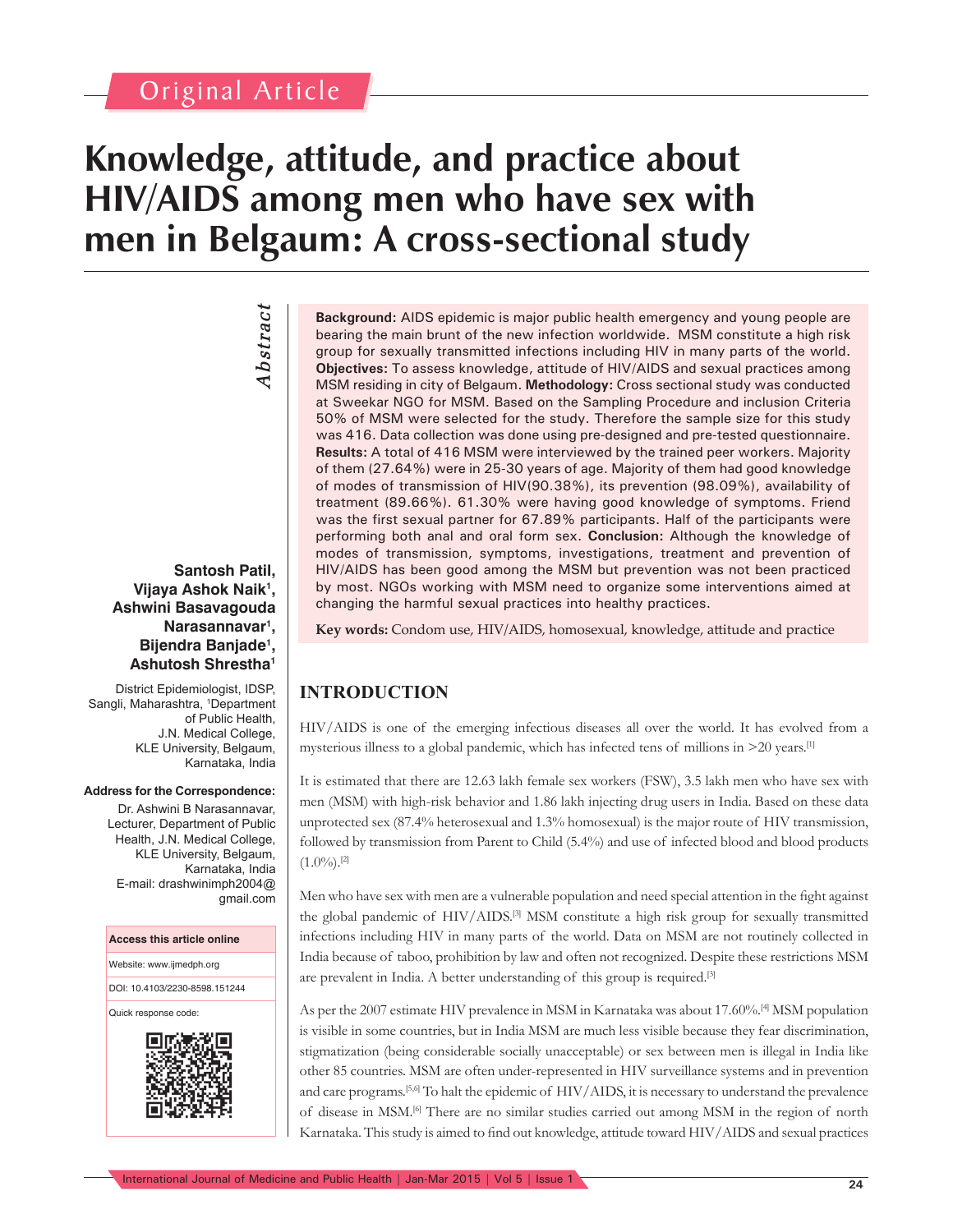among MSM. Study of this kind will help to develop strategies to prevent the spread of HIV/AIDS among MSM.

### **MATERIALS AND METHODS**

This was an observational descriptive study, conducted over a period of 10 months, March-December 2011. Among all MSM of age group 18 years to 40 years who had registered in MSM's Sweekar — Nongovernmental organization (NGO) at Belgaum city that is the only NGO for MSM. About 800 members of different age groups were registered in Sweekar NGO. Based on systematic random sampling every alternate participant was selected; thus, the sample size became 416. Ethical clearance was obtained from Institutional Ethics Committee.

Predesigned, pretested structured proforma was used to collect informations pretesting of the study proforma was carried out before starting the main study. Necessary changes were made in proforma based on pretesting. Information was collected on knowledge, attitude and practices toward HIV/AIDS, its causes, modes of spread, prevention, use of condom, etc. Information was also collected regarding demographic and socioeconomic characteristics of the study participants. All three peer counselors of Sweekar NGO were trained by the investigator to collect the information required to complete the questionnaire. Half day (3-4 h) training was given by the investigator to the peer workers. Peer workers also obtained the written informed consent before commencing the data collection. Information was collected by one-to-one conversation by peer counselor and the confidentiality was maintained.

Men aged between 18 and 40 years who were registered in Sweekar NGO and who had sex with men within past 12 months were included in the study. Transgender were excluded from the study. Data were entered into Microsoft Excel and percentages were calculated for every variable.

#### **RESULTS**

Out of 416 participants 27.64% were in 25-30 years of age. 41.59% were having their own business (pan shop, plastic utensil shop etc.), 1.44% was unemployed (who are not involved in the income generating activities for >6 months, but actively searching for a job) and about 7% were students involved in MSM activity. 13.22% were illiterate (a person can be considered literate if he/she can read and write with understanding in any language and he/she should be above 7 years of age) and rest were literate. More than 60% belonged to socioeconomic status classes IV and V (as per Modified B.G Prasad classification-2010). Of the total 141 were un-married, and most of them (82.45%) belonged to Hindu religion.

Table 1 revealed the knowledge of MSM regarding various aspects of HIV/AIDS. Majority of them had good knowledge of modes of transmission of HIV (90.38%), its prevention (98.09%), curability (97.36%), availability of treatment (89.66%).

| <b>Table 1: Knowledge of MSM regarding various</b> |            |            |  |  |  |
|----------------------------------------------------|------------|------------|--|--|--|
| aspects of HIV/AIDS $(n = 416)$                    |            |            |  |  |  |
| Knowledge regarding HIV/AIDS                       | Number (n) | Percentage |  |  |  |
| Modes of transmission                              |            |            |  |  |  |
| Good (all correct answers)                         | 377        | 90.63      |  |  |  |
| Average (at least 50% correct answers)             | 35         | 8.41       |  |  |  |
| Poor (<50% correct answer)                         | 04         | 0.96       |  |  |  |
| Knowledge of symptoms                              |            |            |  |  |  |
| Good (all correct answers)                         | 255        | 61.30      |  |  |  |
| Average (at least 50% correct answers)             | 86         | 20.67      |  |  |  |
| Poor (<50% correct answer)                         | 52         | 12.50      |  |  |  |
| No knowledge (no answer)                           | 23         | 5.53       |  |  |  |
| Spread of diseases through MSM act                 |            |            |  |  |  |
| <b>STD</b>                                         | 17         | 4.09       |  |  |  |
| <b>HIV/AIDS</b>                                    | 124        | 29.81      |  |  |  |
| Both (HIV and STD)                                 | 235        | 56.49      |  |  |  |
| Doesn't spread                                     | 40         | 9.62       |  |  |  |
| Laboratory investigation                           |            |            |  |  |  |
| Aware                                              | 414        | 99.52      |  |  |  |
| Not aware                                          | 02         | 0.48       |  |  |  |
| Treatment                                          |            |            |  |  |  |
| Available                                          | 373        | 89.66      |  |  |  |
| Not available                                      | 43         | 10.34      |  |  |  |
| Contagiousness of HIV/AIDS                         |            |            |  |  |  |
| Contagious                                         | 06         | 1.44       |  |  |  |
| Not contagious                                     | 410        | 98.56      |  |  |  |
| Cure of disease                                    |            |            |  |  |  |
| Can be cured                                       | 11         | 2.64       |  |  |  |
| Cannot be cured                                    | 405        | 97.36      |  |  |  |
| Prevention                                         |            |            |  |  |  |
| Aware                                              | 410        | 98.56      |  |  |  |
| Not aware                                          | 06         | 1.44       |  |  |  |

MSM = Men who have sex with men, STD = Sexually transmitted diseases

Laboratory investigations (99.52%), symptoms (61.30%) and contagiousness (98.56%). However, 9.61% were not aware of the fact that HIV and sexually transmitted diseases (STD) spread by MSM act. The main source of information was health workers for 42.55%

It was found from Table 2 that majority of them (97.60%) were sympathetic towards HIV/AIDS patient and almost all were against the removal of HIV/AIDS patient from job. 15.87% of the participants thought that it was not necessary to know the HIV status of their new partner. Majority of them said that MSM should be legalized.

Table 3 shows sexual practices of the study population. 56.49% of them had multiple partners. The age at first sexual intercourse was found to be between 10 and 15 age groups among 68% MSM. Friend was the first sexual partner for 67.89% participants. Majority of the married participants were not using a condom with their wives (94.18%) and FSW (72.97%) though they were using a condom with their male partner (99.28%). Half of the participants were performing both anal and oral form of sexes. 52.50% had either one or other habit.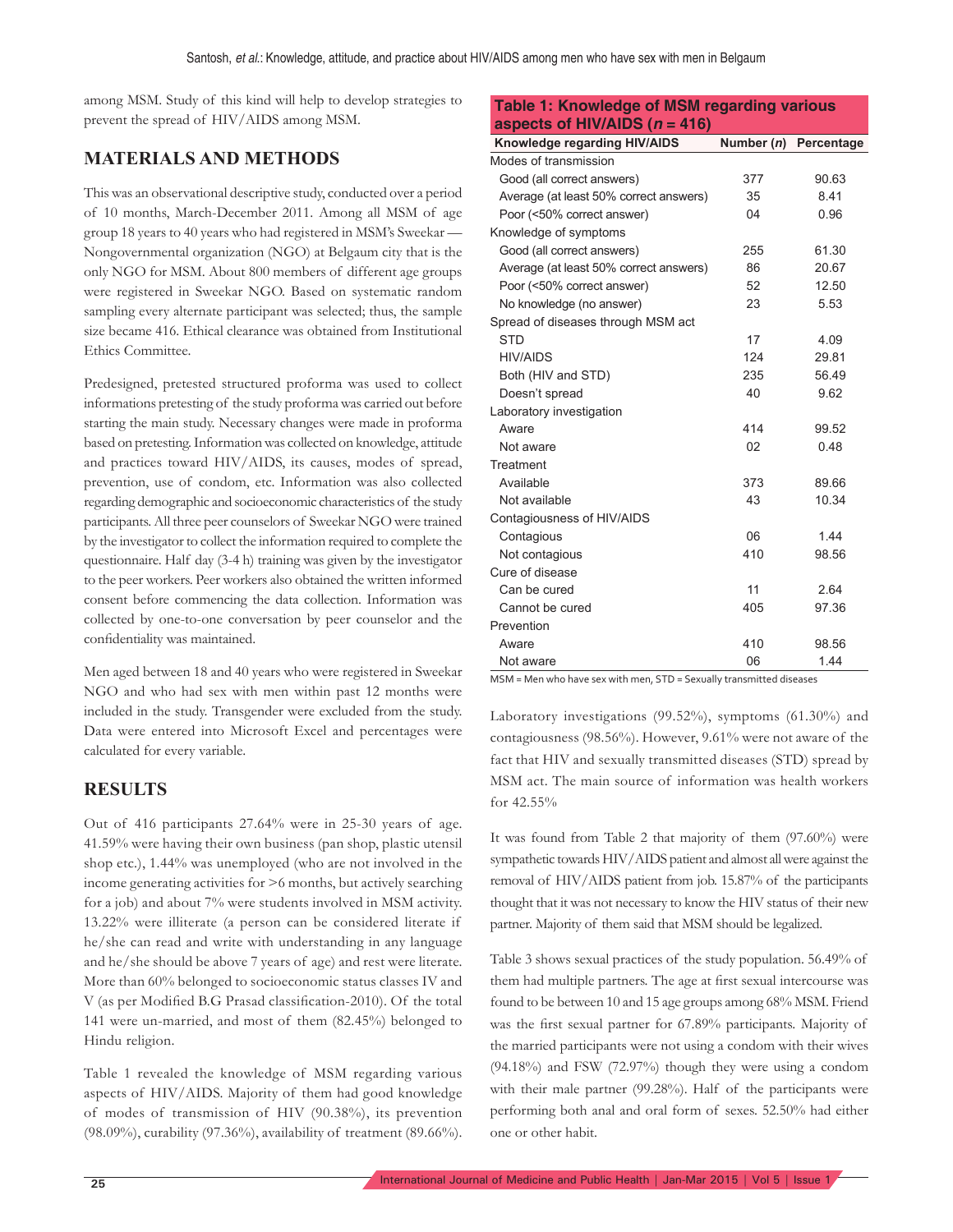#### **Table 2: Attitude of MSM towards HIV/AIDS patient**   $(n = 416)$

| <b>Attitude</b>                       | Number (n) | Percentage |
|---------------------------------------|------------|------------|
| Sympathy towards HIV/AIDS patient     |            |            |
| Sympathetic                           | 406        | 97.60      |
| Not sympathetic                       | 10         | 2.40       |
| Removal of HIV/AIDS patient from job  |            |            |
| Should remove                         | 02         | 0.48       |
| Should not remove                     | 414        | 99.52      |
| Willingness to know the HIV status of |            |            |
| new partner                           |            |            |
| Wants to know                         | 350        | 84.13      |
| Doesn't want to know                  | 66         | 15.87      |
| Marriage of HIV infected person       |            |            |
| With infected person                  | 121        | 29.09      |
| With noninfected person               | 03         | 0.72       |
| Should not marry                      | 292        | 70.19      |
| Whether to have children $(n=124)$    |            |            |
| Should have children                  | 57         | 45.97      |
| Should not have children              | 67         | 54.03      |
| Legalisation of MSM                   |            |            |
| Should be legalised                   | 410        | 98.56      |
| Should not be                         | 06         | 1.44       |

MSM = Men who have sex with men, STD = Sexually transmitted diseases

#### **DISCUSSION**

In the present study, slightly more than the quarters were in the age group of 25-30 years. As against this the age range of MSM was 16-65 years with a median of 27 years in Andhra Pradesh study.[7] In the South Indian study majority of MSM were in the age group of 18-24 years; highest being from Maharashtra.<sup>[4]</sup> In Kolkata study, the mean age of the participants was 22.1 years.[5] The Hong Kong study revealed that majority of the participants (43%) were below 30 years.[6] It appeared that the age group of 20-25 years is the most common age for MSM behavior. Perhaps this age group is not aware of hazards of MSM act.

In the present study majority of the participants 173 (41.59%) were having their own business, About 33.89% were engaged in various kinds of work involving daily wages. Thus, the majority of people were from the category where in every day brings out challenging situation with respect to income and other comforts of life forcing the individual to go for alternative modes of getting pleasure. Almost 7% MSM were students. As against this; in Kolkata study almost 3 times of the study population were students.<sup>[8]</sup> At the tender age of teenage, the students are exposing themselves to abnormal sexual behavior without realizing the risks involved in it. In Mumbai study, 34% were skilled and 22% unskilled laborers.[8] In Kolkata study 22.2% were drivers, 11.1% were businessmen, and 15.7% were professionals.[5] In our study, 1.44% were unemployed. As against this in Kolkata study more than double (4.6%) were unemployed.[5] Kolkata being metropolitan city majority were migrants.

In our study, majority of them (90.38%) were literate among whom 145 (34.86%) studied up to college or above. It was noted that 40

| Table 3: Sexual practices of MSM ( $n = 416$ ) |       |                 |              |            |  |
|------------------------------------------------|-------|-----------------|--------------|------------|--|
| <b>Sexual practices</b>                        |       | Number $(n)$    |              | Percentage |  |
| Sexual partners                                |       |                 |              |            |  |
| More than one                                  |       | 235             | 56.49        |            |  |
| Single/one                                     |       | 181             | 43.51        |            |  |
| Age at first sexual act                        |       |                 |              |            |  |
| Below 10                                       |       | 19              |              | 4.57       |  |
| $10 - 15$                                      |       | 284             |              | 68.27      |  |
| $15 - 20$                                      |       | 109             |              | 26.20      |  |
| 20 and above                                   |       | 4               |              | 0.96       |  |
| First sexual partner                           |       |                 |              |            |  |
| Friend                                         |       | 282             |              | 67.79      |  |
| Neighbor                                       |       | 22              |              | 5.29       |  |
| Family member                                  |       | 62              | 14.90        |            |  |
| <b>Strangers</b>                               |       | 21              | 5.05         |            |  |
| Others                                         |       | 29              | 6.97         |            |  |
| Sexual activity                                |       |                 |              |            |  |
| Oral                                           |       | 58              |              | 13.94      |  |
| Anal                                           |       | 129             | 31.01        |            |  |
| <b>Both</b>                                    |       | 229             | 55.05        |            |  |
| <b>Habits</b>                                  |       |                 |              |            |  |
| No habit                                       |       | 156             | 37.50        |            |  |
| Smoking                                        |       | 5               | 1.20         |            |  |
| Alcohol consumption                            |       | 70              | 16.83        |            |  |
| Guthakha                                       |       | 16              | 3.85         |            |  |
| Tobacco chewing                                |       | 19              | 4.57         |            |  |
| Multiple habits                                |       | 150             | 36.06        |            |  |
| Condom users                                   | Users | <b>Nonusers</b> | <b>Users</b> | Nonusers   |  |
| By married MSM with<br>FSW (n=37)              | 10    | 27              | 27.03        | 72.97      |  |
| With wife $(n=275)$                            | 16    | 259             | 5.82         | 94.18      |  |
| MSM with FSW $(n=78)$                          | 19    | 59              | 24.36        | 75.64      |  |
| With male partner (n=416)                      | 413   | 3               | 99.28        | 0.72       |  |

MSM = Men who have sex with men, FSW = Female sex workers

(9.62%) participants were illiterates. Similar results were found in the study conducted in four states of South India with literates being 77.9% in Andhra Pradesh, 90.9% in Maharashtra, 85.9% in Tamil Nadu, and 78.2% in Karnataka.<sup>[4]</sup> In Kolkata study 13.9% were illiterate and  $1/4^{\text{th}}$  of MSM had completed secondary school.<sup>[5]</sup> As per Sri Lankan study 1.8% never attended school, whereas 7.9% were graduate.[9]

In the present study, >60% were from lower socioeconomic group (class IV [43.51%] and class V [20.91%]). These results are similar to Kolkata study where majority of the participants were from lower socioeconomic group.<sup>[5]</sup>

In our study, 141 (33.89%) participants were unmarried and 275 (66.11%) were married to a woman. It appears that the sexual behavior that was inculcated during teenage has continued after marriage of a man with a woman. This bisexual behavior of MSM will expose the married female partner to great risk of HIV/AIDS. In Andhra Pradesh study, 2.3% were currently married to a man in a private ceremony although marriage amongst same sex is not legally recognized in India. In this study, 3.7% were previously married to a man. Six percent were currently living with a male sex partner. About 41% were currently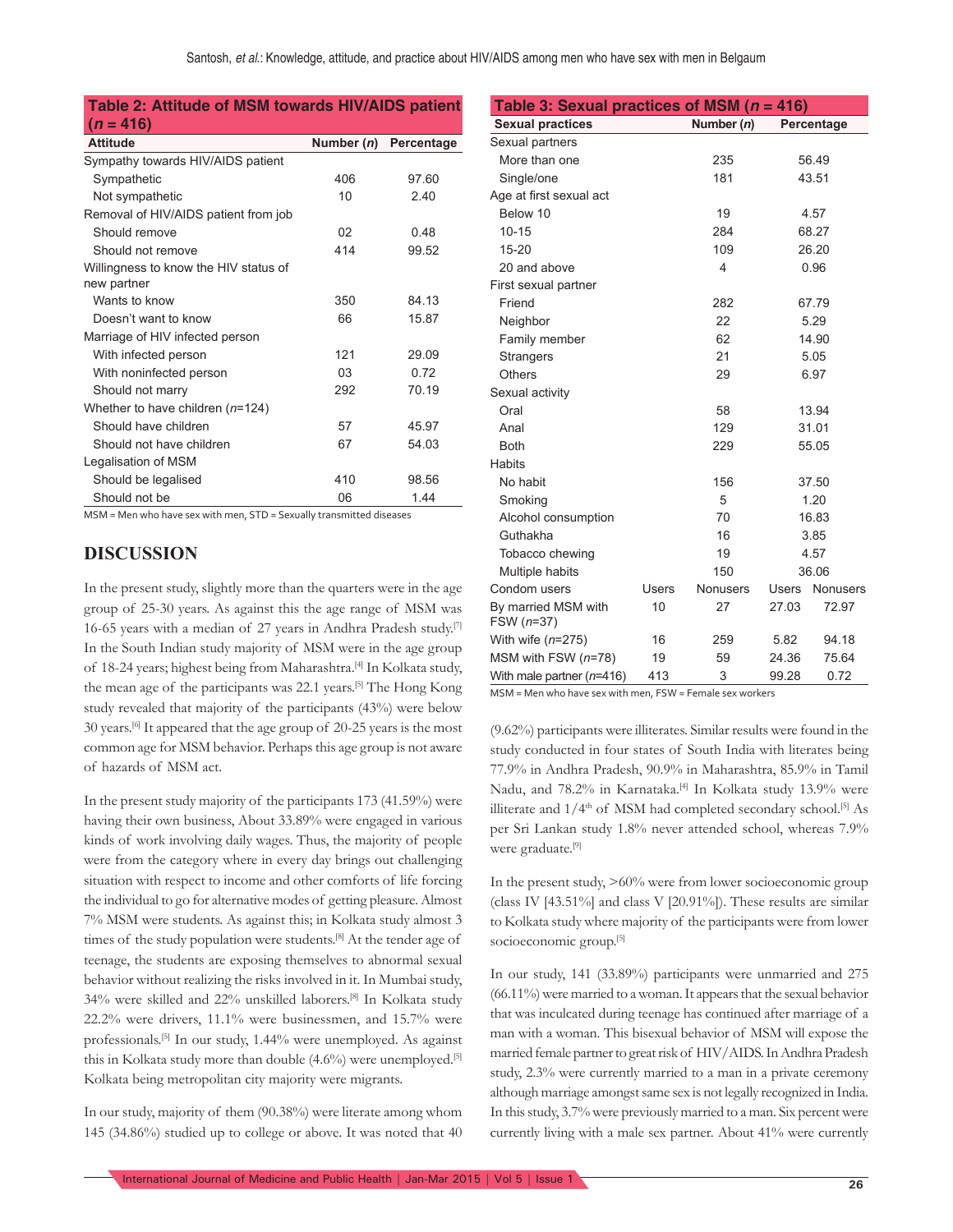married to a woman. Almost 5% were separated/divorced from woman and 1.3% were widowed.[7] In Sri Lanka study majority of the (60.3%) respondents were unmarried, whereas 9.3% were divorced and 6.3% of respondents were staying with male partners.<sup>[9]</sup>

In the present study, majority (90.63%) of the participants had good knowledge about modes of transmission of HIV/AIDS. In Sri Lanka study 75% of MSM were aware of the modes of transmission of HIV/AIDS;<sup>[9]</sup> in Vietnam study, it was 77%<sup>[10]</sup> and in China study it was 86.6%.[11]

In our study, good knowledge of symptoms of HIV/AIDS was seen among 61.30% participants. Although this was comparable with the figure of Karnataka  $(67.3\%)$  it was low when compared with figures of other states like Andhra Pradesh, Maharashtra, Tamil Nadu where the figures ranged from 98.1% to 99.7%.<sup>[4]</sup> In China study also the results were similar to that of our (59.7%).[12]

About 56.49% MSM believed that MSM act spreads HIV, as well as other STDs, 4% believed that it spreads only STDs, and 29.81% believed that it spreads only HIV/AIDS. South Indian study revealed similar results.<sup>[4]</sup> Ninety percent of MSM of this study were aware of availability of treatment of HIV/AIDS. All of them were aware that it is available in a civil hospital. As opposite to this the South Indian study revealed that the knowledge of availability of treatment was very low ranging from 6% to 18%.<sup>[4]</sup>

Almost all participants of our study believed that HIV/ AIDS is not a contagious disease while 97.36% believed that there is no cure for HIV/AIDS. Ninety-nine percent of the participants believed that HIV/AIDS can be prevented. These were comparable with the results of South Indian study.[4] In Sri Lanka study, 85% believed that the use of the condom prevents HIV/AIDS.[9] Health workers have been the main source of information regarding HIV/AIDS for 42.55% MSM in the present study. Other sources have been television, friends and newspapers In order to make an effective source of information regarding HIV/AIDS it is necessary to strengthen the mass media like television to play an important role with respect to prevention of HIV/AIDS., However in Sri Lankan study newspapers (80%) and handbills (68.8%) were the major sources of information.[9] and in Mumbai study the main source of information was television (33%), followed by doctors (33%).[8]

Almost 98% of MSM were sympathetic towards HIV/AIDS patient. Almost all were against the removal of HIV/AIDS patient from job. About 16% felt that there was no need of knowing the HIV status of their new partner 70% participants were of the attitude that HIV-infected person should not marry. About 46% of participants felt that HIV patient should have children. Majority of participants believed that MSM should be legalized (98.56%). Similar findings were observed in Sri Lanka study.[9]

In the present study, majority (68.27%) had the first MSM act in the age group of 10-15 years whereas in Kolkata study it was in the age group of 15-19 years.<sup>[5]</sup> There have been some participants having first MSM act even before 10 years in our study as well as in Kolkata study<sup>[5]</sup> highlighting the importance of sex education to primary school children. Mass media, especially television may be playing an important role for children <15 years to become curios regarding sexual activity. The South Indian study also revealed that majority of the MSM had first sexual contact during the adolescent period.[4] In our study friend has been a partner in almost 67% of participants. Family member, neighbor and even stranger has been a partner for remaining. These results are consistent with the results of Kolkata study.[5]

In our study 18.75%, MSM visited FSWs. As opposite to this in Mumbai study more than the double (44%) of the MSM were visiting FSW.[7]

In Andhra Pradesh study, one-fourth had anal sex without a condom and 84% during vaginal sex also.[7] In Kolkata study, only 15% were using a condom during vaginal sex and 6% during anal sex.[5] The low rate of condom use in this study was because of the fact that half of them felt that there is no need to use condom if the sexual partner was extremely attractive and if partner was clean and hygienic. The other reason was that anal sex is for fun. Hence condom should not be used.<sup>[5]</sup> In China study, the use of a condom with MSM varied between 39.2% and 65.2%.[12] In Beijing study 27.6% participants were always using a condom during vaginal and 36.4% during anal intercourse with women in the past 6 months, 40.1% MSM were always using a condom during active and 36.4% during receptive anal sex with men.[7] In Vietnam study, 67% MSM had ever used a condom, but only 32% used during their last sexual encounter. Forty percent MSM used condom at their last anal sex. Among those who had vaginal sex 56% used a condom. Condom use with clients during anal sex was higher but not consistent, with 42% usually or always using condoms, 33% sometimes using condoms, and 25% never using.<sup>[10]</sup> Sri Lanka study revealed that 6.1% MSM used condom every time and 5.9% never used during insertive anal sex while 6.6% were using a condom every time, 42.4% sometimes and 13.4% never used condom during receptive anal sex.[9]

In the present study, majority of (55.05%) the participants practiced both anal and oral sexual activity with their partner while 31% participants practiced only anal sexual activity. Majority of them (87.26%) were involved in bisexual activity while 12.74% were involved in homosexual activity. Majority of the participants had multiple sexual partners (56.49%) highest being eight partners while 43.51% had single sexual partner. In Kolkata study the most common sexual act was receptive anal sex (83.3%) followed by vaginal sex, oral sex and insertive anal sex. Seven percent were practicing both insertive and receptive form of sex. The study population mostly had multiple partners with 58.2% having >1 partner in the last 1 month. Even in 5.6% of the cases, the number of partners in the last 1 month was alarmingly high in the order of six or more.<sup>[8]</sup> In Andhra Pradesh study, 63.7% had anal sex with a man. About 45% had anal sex with >1 different man.[7] In Zhejiang Province Study, 43.7% had multiple male sex partners, and half of them used